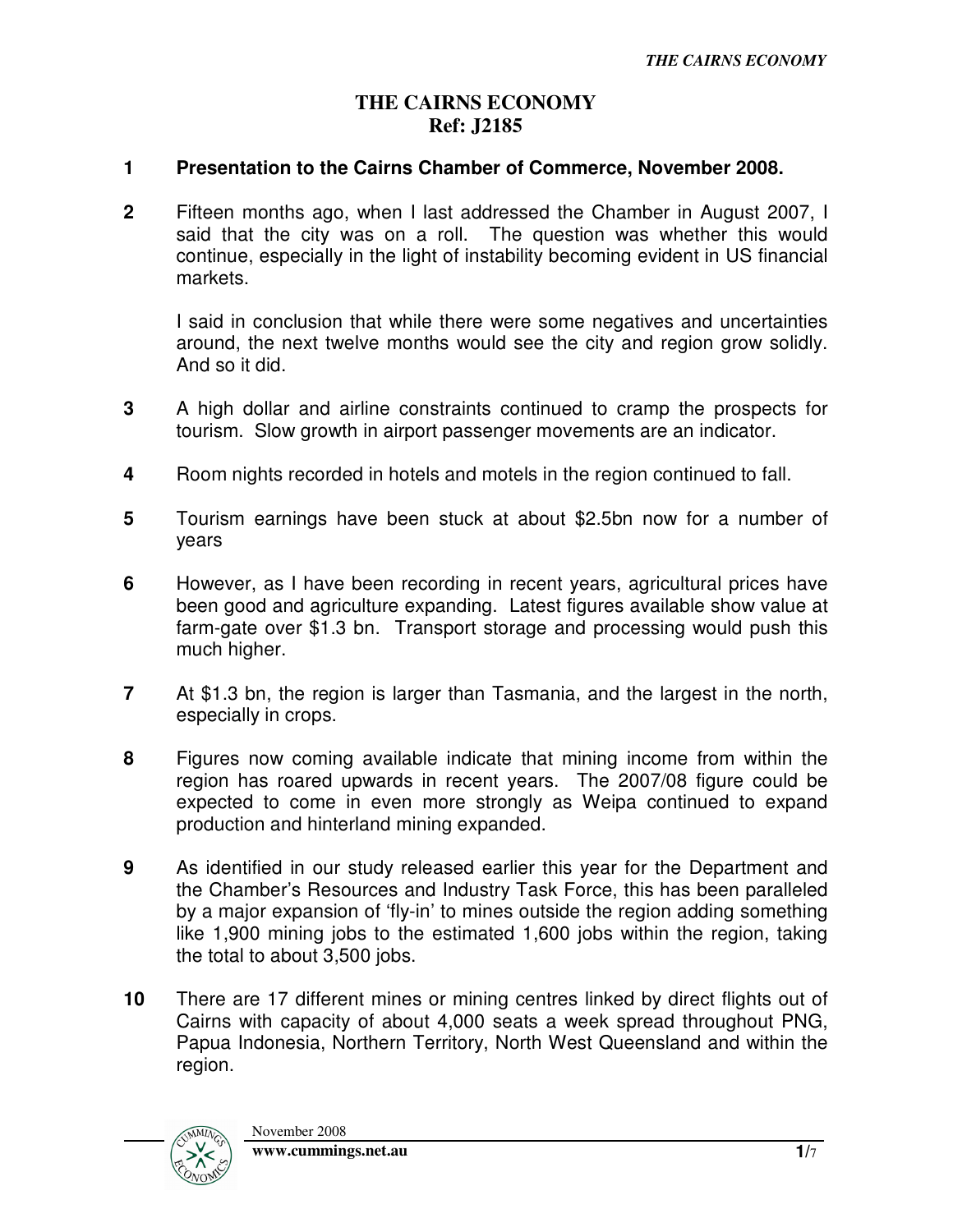- **11** A further factor that has been helping keep the economy expanding in the face of subdued tourism growth is evident in some figures that have become available during the year about the degree to which this region now leads the north in business development. This is how the relevant regions across the north now look in population.
- **12** But this is how they look in terms of business counts with the Far North head and shoulders above the rest.
- **13** And this is how they look in terms of counts in property, finance, insurance and other business services. Growth of this sector is replacing imports and a number are achieving income from wider markets across the north, the island areas, and overseas.
- **14** While the region does not have an image of being a manufacturing centre and does not lead the north in employment in manufacturing, the vitality of its manufacturing sector is indicated by its leadership in numbers of manufacturing businesses, again with quite a few now achieving outside income as well as replacing imports.
- **15** We all know the region is the leading aviation servicing centre in the north with business being attracted from the wider Asia/Pacific area. The chart indicates the degree to which it is also far and away the leading marine industries centre – again with the sector drawing income from outside the region.
- **16** It also leads in creative industries, our studies again indicating a growth taking place in outside earnings in recent years.
- **17** Against this background, the region's economy continued to expand in 2007/08 with value of building approvals reaching a record level of \$1.2 bn.
- **18** It is my expectation that population figures for 2007/08 when they come in will show strong growth on the previous year consolidating further the region's position as the largest in population in Northern Australia.

## **LOOKING AHEAD**

**19** It is now clear the problems of Wall Street (evident in August last year), have spread to Main Street USA and the rest of the world, with European economies proving surprisingly vulnerable.

The Cairns regional economy has already felt some of the impacts. But not all of them are bad, and we need to keep things in perspective.

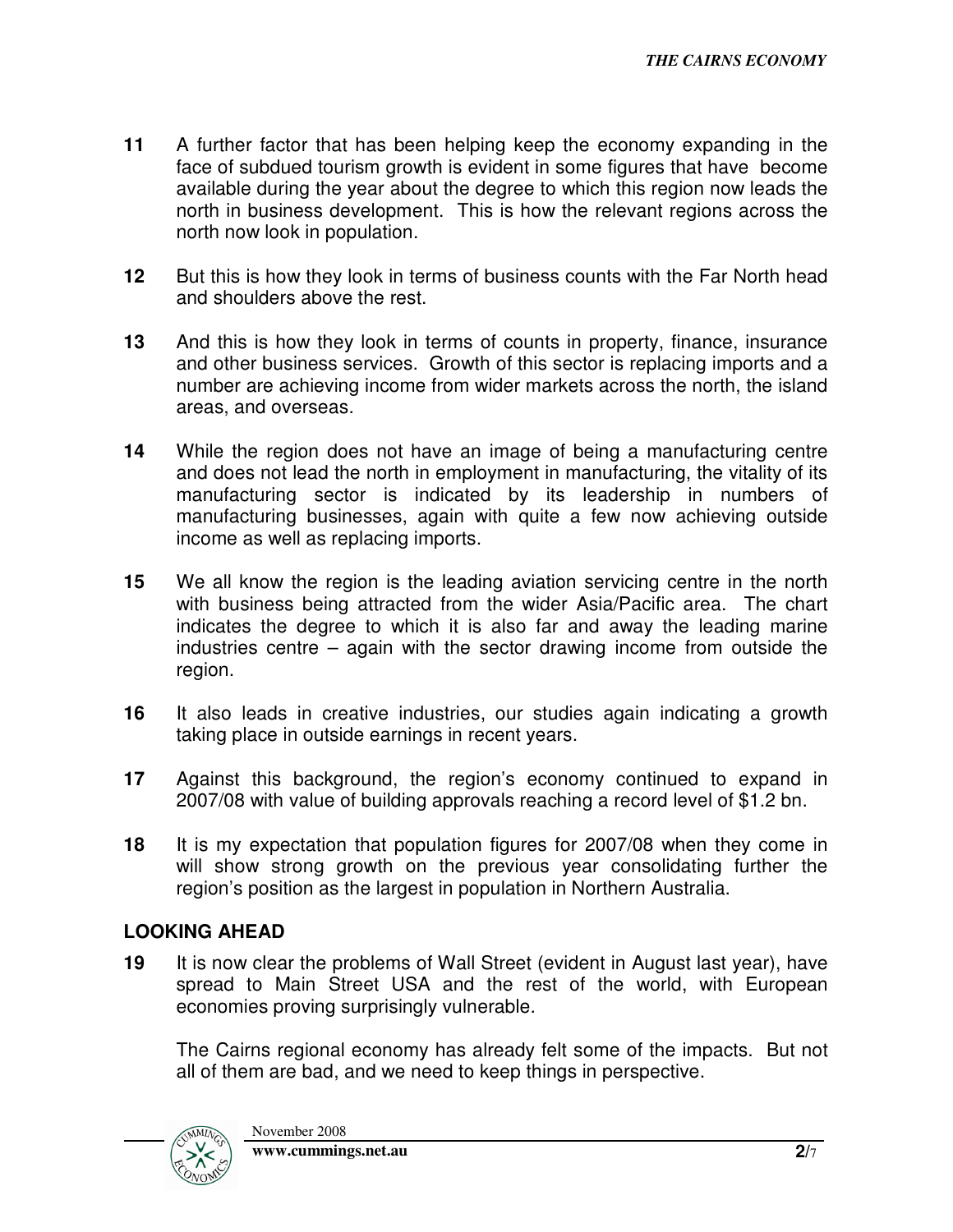It is necessary to recognize a number of features of the world economic situation.

- **20** The first of them has been the collapse of financial confidence. We have seen governments reacting through their Reserve Banks to play out the role envisaged for them after the disasters of the great depression of the 1930's as "lenders of last resort". While some financial institutions have taken damage and there could be more, I believe that the concerted actions taken around the world has basically stabilized the situation as of late October. However, it is clear that it is not going to be as easy to borrow money over the next twelve months as it was in the past.
- **21** The next is the collapse of wealth personal and business, as markets like the stock exchange and the property markets discount prospects of levels of future earnings.

This has particular ramifications for the way people are spending their incomes and the level of spending. There is evidence, I believe, that again the situation may be stabilizing (at least not deteriorating as rapidly).

However, the good thing is that the Reserve Bank is pulling down interest rates, making property more affordable at a given price.

- **22** The third is the impact of falling demand for a whole range of goods and services including:
	- 1) Commodities (falling prices).
	- 2) The Australian dollar (a 37% devaluation since the July peak).
	- 3) Labour (a rise in unemployment).

Much of the action being taken by government has more recently passed from dealing with the collapse of financial confidence to pump priming the economy to stimulate demand.

**23** The recent patterns of the US economy are instructive in appreciating what is happening and likely to happen in Australia.

The US economy continued to show growth in the June Quarter. Investment in housing was down very strongly and consumer durable expenditure had fallen off, but general consumption expenditure held and rising export income with a lower dollar and high government spending resulted in overall growth.

In the September Quarter, the picture was much the same with one major exception, general consumption expenditure fell dragging the economy into a mild negative. With consumption expenditure down, business investment has started to follow.

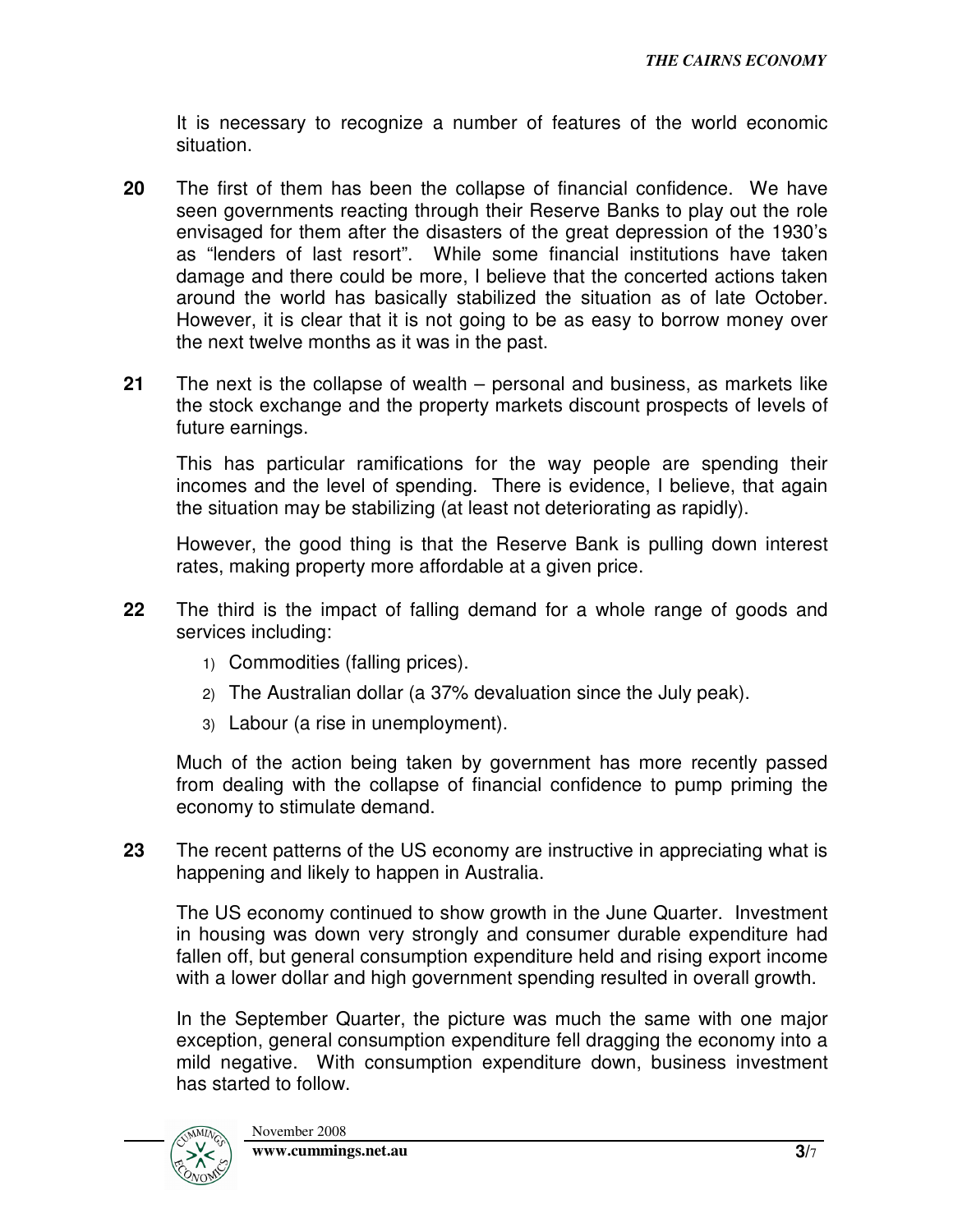- **24** Now let's look at impacts on the local Far North Queensland economy. I will work through the elements involved, in terms of outside earnings, consumption behavior and investment.
- **25** Tourism The large drop in the Australian dollar, the fall in fuel prices, and the expansion of airline capacity with the arrival of the A380's and Boeing Dreamliners is dramatically restoring the region's competitive position in both domestic and international markets.

The major question is – will this be negated by a general downturn in travel from source markets under the influence of the wealth reductions and fears of growing unemployment and lower incomes.

- **26** Certainly, there has been no indication so far that airline travel in Australia has stopped growing.
- **27** There may be some reductions in propensity to travel in the USA and Europe, but I don't think it is going to strongly affect the Japanese (the yen is sky high and the contraction in the Japanese economy is relatively minor), or in emerging Asian markets like China and India.
- **28** Although the loss of Japanese flights is serious, it is important not to overplay the impact. It represents only about 5 to 6% of tourism income and about 1 to 1½% of Gross Regional Product.
- **29** Our next biggest sector, the agriculture sector, is comprised of some elements that compete on world markets – especially sugar and beef. Their prices have held up and the low dollar and lower fuel prices are a bonus. If the world situation brings about a successful completion of the Doha round and a freeing of world markets, it will be brilliant for Australia's agricultural sector.
- **30** Most of our fruit production is sold on a sheltered domestic market. But it is here that the biggest single threat to the local economy lies.

Loss of the banana industry income through changes in Bio-security arrangements would involve a loss of regional income three times that of the loss of Japanese flights. It just won't affect the banana growing districts, it would affect the whole regional economy with a GRP loss of the order of 3 to 4%.

**31** There are elements of the fishing industry that would probably be out of business completely this year if they had not been saved by the drop in the Australian dollar and fuel prices.

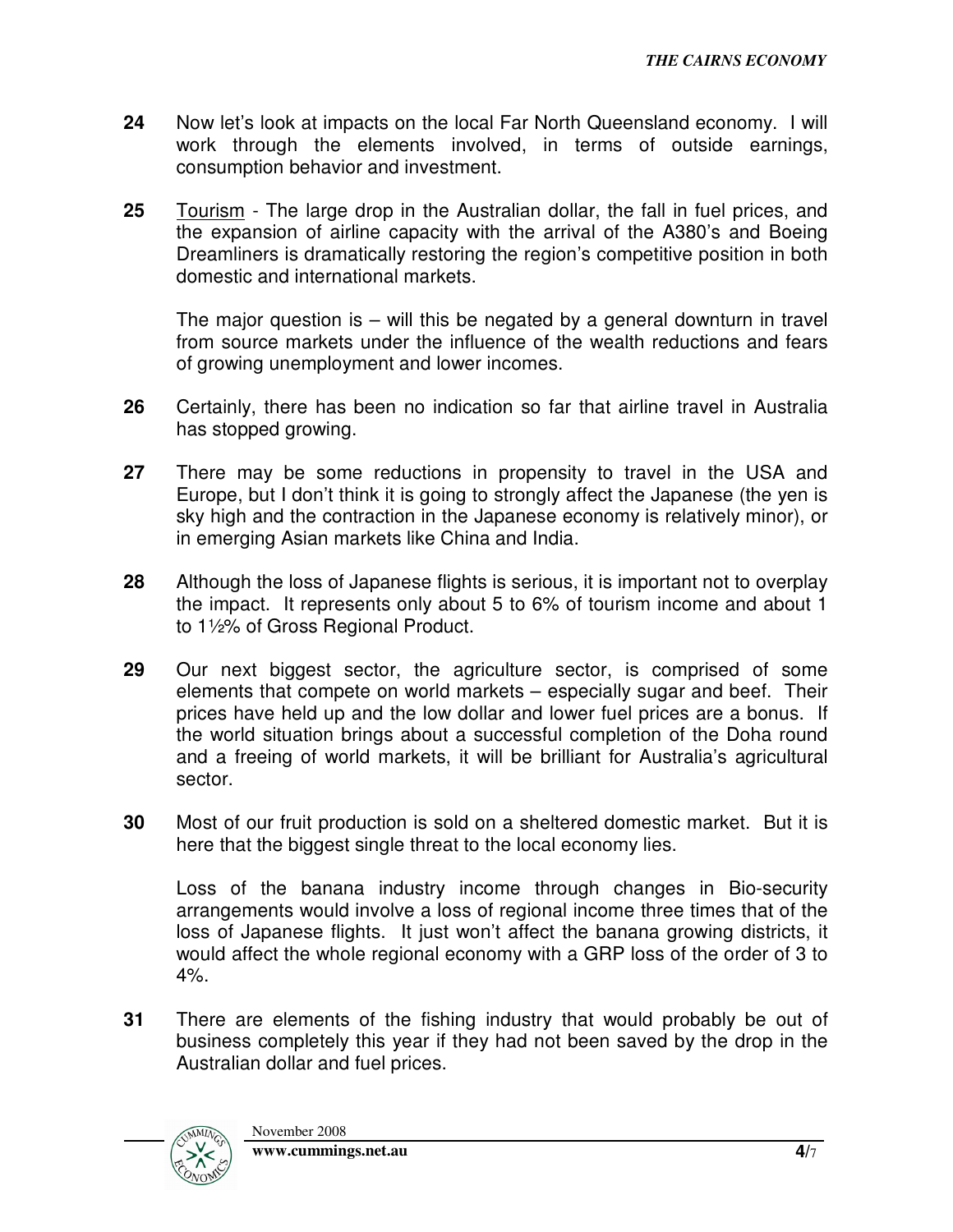- **32** Mining is a difficult one. Rapid expansion has been brought to a halt by the strong falls in mineral prices and the financial uncertainty. However, this table shows how this has been cushioned by the drop in the value of the Australian dollar.
- **33** If the drop in prices had not occurred, a whole range of new capital investments were due to take place in Cairns' sphere of influence including:
	- 1) The two major LNG plants at Port Moresby involving something like \$13 bn in construction activity over the next 5 years.
	- 2) A number of new mines in PNG.
	- 3) Major expansion of bauxite mining in the Weipa area including Rio Tinto's new seaport to handle up to over 50 million tonnes (recent expansion was from 10m to 19m tonnes a year), and new operations involving possible new ports at Wenlock River and Aurukun.
	- 4) A range of smaller projects in the Cairns hinterland area and other projects in the North West and Mackay region.

There has already been some reductions in operations and reduction and cancellation of projects not just because of commodity prices but difficulties in raising capital.

I don't have sufficient information at this stage to identify which are likely to proceed. However, my feeling is that most of the existing bigger mines will remain and the bigger projects continue. Much will depend on what happens with the Chinese economy.

**34** For the region's important maritime and aviation servicing sectors, the drop in the dollar has restored our competitive position as a quality service provider in the North Australia/ Papua New Guinea/ Asia Pacific areas. The drop in the dollar will also be important for the international education sector.

Thus, overall, I don't see really big worries in the region's outside earnings unless the Federal Government makes a decision to abandon the region's banana industry.

**35** In the current situation, it can be expected that consumers and businesses will be more wary about spending especially if it involves taking on more debt, and I believe the largest consumer durable, car sales, have already experienced a major fall.

The Government's \$8 billion payment to pensioners and families due to be paid in a few weeks' time should result in \$100 million flowing into the region. (The region has about 1.2% of the nation's population.)

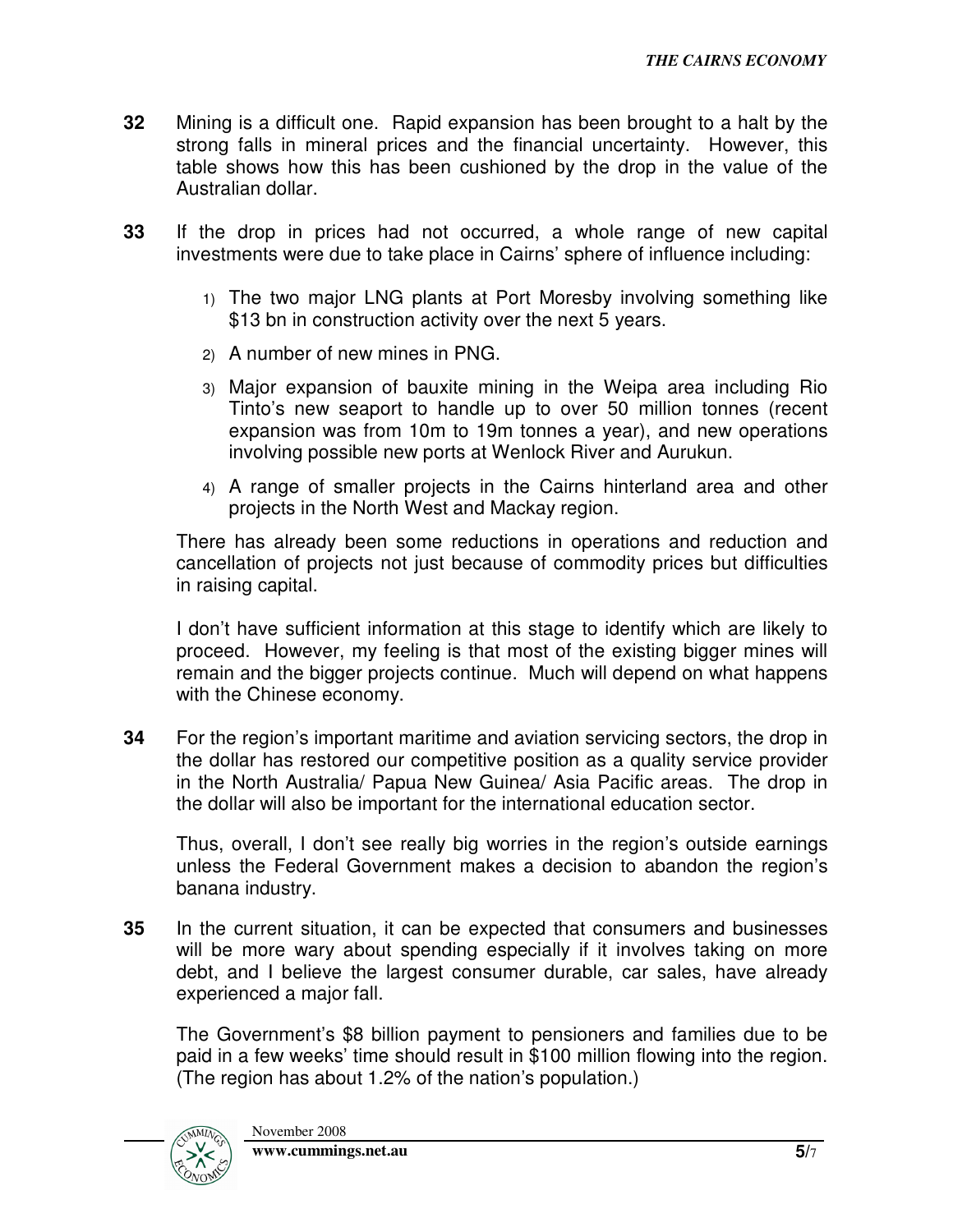**36** And this brings us to the investment side of the economy that is dominated by construction activity. Rick will talk more about this. Clearly, the current situation has led to lower dwelling approvals in recent months. However, there was a startling figure in recent building approval figures of great significance.

Value of approvals for the first quarter of 2008/09 at over \$500 million are already almost half way to last year's record of \$1.2 billion. The statistics recorded in July a figure of \$445 million on the Tablelands being the approvals for upgrade of Lotus Glen. Actually, it will not all be spent this year, but will take place over the next three years. But with the \$450 million upgrading of Cairns Base Hospital, the new State Government offices and the Dental School at the University, we are looking at something like \$1 billion in Government building activity over the next few years. It couldn't have come at a better time.

Importantly, in each case, it can be expected to lead to an increase in employment as the region's new situation as the largest in population in the north demands an upgrade of Government services particularly in health and higher education.

- **37** The Commonwealth Government's first home owner scheme should result in something like \$20 million coming into the region, helping (along with the lower interest rates), to hold up the property and dwelling construction market.
- **38** And finally, I want to say a few words about keeping things in perspective.

This regional economy consists of about 250,000 residents. The workforce is about 130,000. The Gross Regional Product stands at about \$10bn.

In recent years, it has been growing at about 6,000 residents a year, about 3,000 a year in workforce, and about \$700 million a year in GRP (excluding inflation, about \$250 million a year).

Loss of 600 jobs is less than 0.5% of the workforce.

We have to experience a loss of about 3,000 jobs on what has been happening recently before an overall contraction in workforce takes place. I believe that in the next twelve months, we will still have a net increase in workforce.

- **39** My overall prediction for the next twelve months a slowing in the pace of growth but still positive.
- **40** THANK YOU.



November 2008